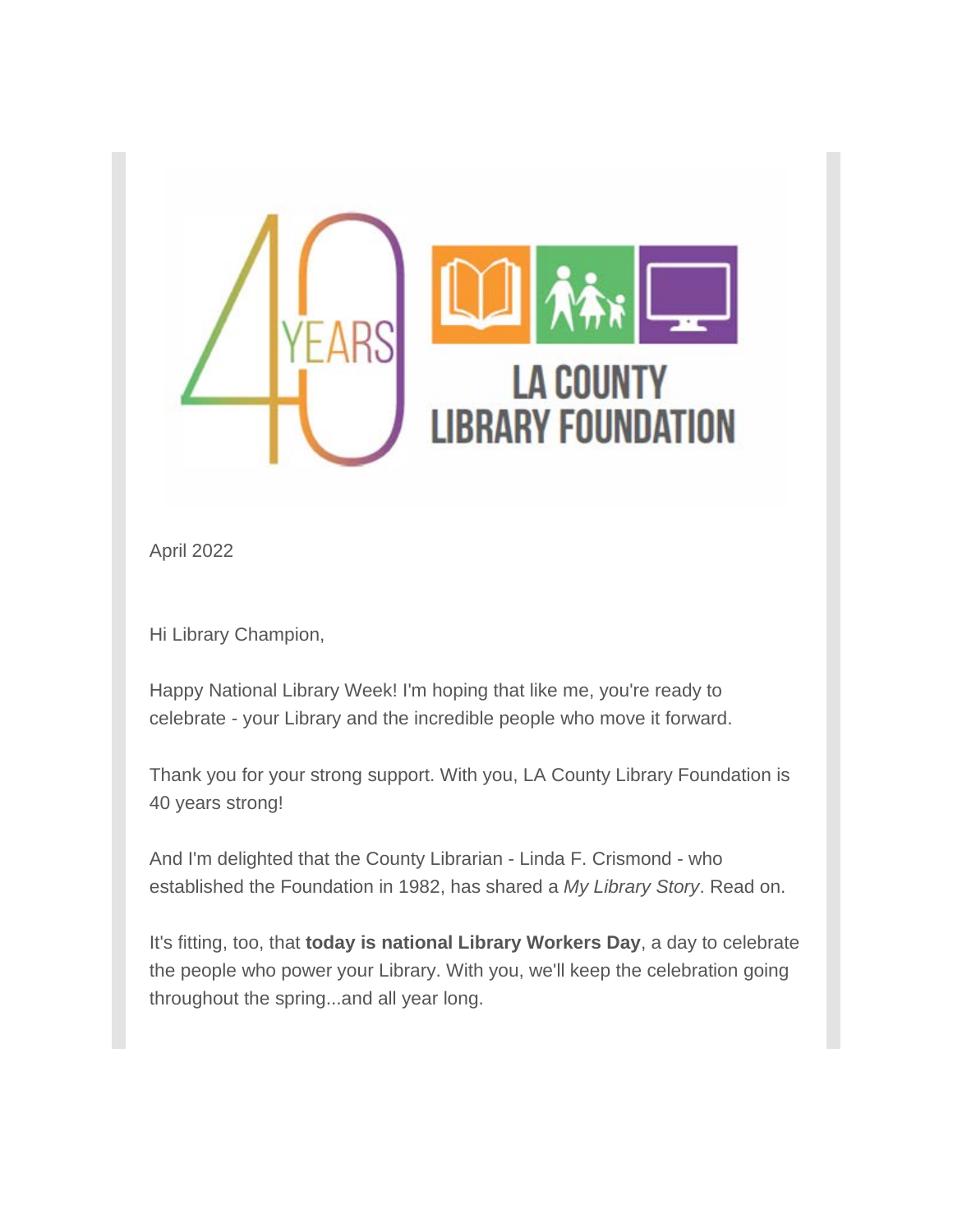**Honor Your Librarian!** Please [share your story](https://u10167832.ct.sendgrid.net/ls/click?upn=QRIzs1JeZxD09Q8uNfKoYgtlnfwn0W5dDWwuF8fVaEEKdCM4d6WglJQ5y36lcTJui9mI4u9u-2FcpYAX48SZHJOTXPs-2Fs78ULlT8y9-2FrM5YUs-3DA3K2_OgeRVzrjAtbqJQqQEEVSo4Gp-2BNysYne6jOgSn1MatcRoV35XlA39-2B63CTN6JV7GBQVxJ2ZsHx2Ry0abDB-2BgdansmUiRN4vVU3oRECQsi1edZ2U379R6OLH22x7oZyFQ0ZvdoTFyV-2FGXKfKLpfs5YH-2BMiIin1aYd-2F-2FH1lqjSHpy-2Fa-2B44AAy8bFUl8b7-2BItuHXd75BxnJIf8XQe-2BDtLs4iUPH-2FLHoWzettrDsLwd-2Fr6WoQcm9PbutL640wR8w0Gj2rNo9-2FNvdodtVp6Yv4u7fCndSkVxUxH4jIgpckn6SGElAid4-2FZ-2FGywTyYDnGT9CMldMWT1MtPOZ7NRPH3eUyRVUCWPcxJNLweX1Ff7JE-2Bj8BSfnhBrLB9Wbo-2FpDzvZMEOc5fAl5CVlSfvO1vyVBC6Jn3hiII-2FrRb-2FtwMLyfI8Da2w-3D) about a librarian or other library worker - someone who makes, or made, a difference in your life. We'll share your stories on our website, and with Library staff.

You can honor your current librarian, a library worker from your childhood, a librarian you appreciate from another library system, or even another state or country.

Your story is important. Library stories help people understand the many and powerful ways libraries and library workers shape our lives and enrich our community.

Librarians will be quick to tell you it's a two way street. **You, Library Champion, make a difference, too**. As a donor, advocate, Library user. It all adds up.

The Library is a dynamic and unifying force in Los Angeles County. You and your Library Foundation are vital partners.

This month's virtual Field Trip takes you on a quick tour of your Library Foundation - glimpsing back and importantly, looking ahead to the good you can do this year with your support for your Library.

Give me a call (562.940.4189), [email me,](mailto:acarroll@lacolibraryfoundation.org) or write. I'd love to hear why you love and support your Library.

Here's to you, and to your Library!

Thank you,

Andrea

Andrea Carroll Executive Director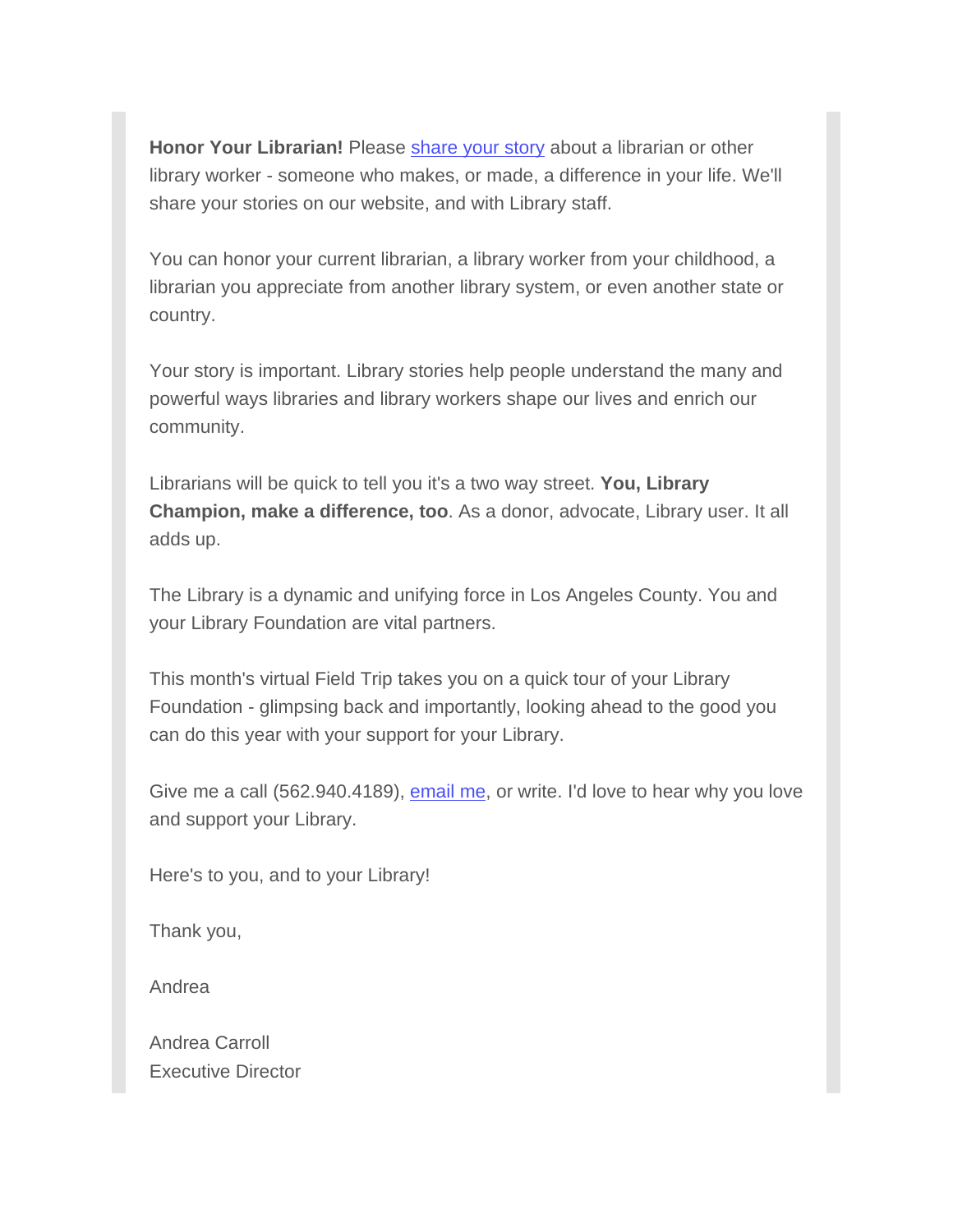P.S. Heads up...tomorrow is national Library Giving Day, a reminder that your [support for your Library matters.](https://u10167832.ct.sendgrid.net/ls/click?upn=QRIzs1JeZxD09Q8uNfKoYgtlnfwn0W5dDWwuF8fVaEEDd7Vt-2FBmJfeZ-2Fwb2852ZN2vj27v2gvB9sjJUyzAdNQUPBFNx4pzmnDtRxUWKCr-2BA-3D9n0w_OgeRVzrjAtbqJQqQEEVSo4Gp-2BNysYne6jOgSn1MatcRoV35XlA39-2B63CTN6JV7GBQVxJ2ZsHx2Ry0abDB-2BgdansmUiRN4vVU3oRECQsi1edZ2U379R6OLH22x7oZyFQ0ZvdoTFyV-2FGXKfKLpfs5YH-2BMiIin1aYd-2F-2FH1lqjSHpy-2Fa-2B44AAy8bFUl8b7-2BItuHXd75BxnJIf8XQe-2BDtLs4iUPH-2FLHoWzettrDsLwd-2Fr6WoQcm9PbutL640wR8w0Gj2rNo9-2FNvdodtVp6Yv4u7fCnaX0DKobgsU3zNC4crJZ0scHUMsHSu0xDaEJAEUSe92J00YJ8QFytFFMLANMm4Hz7V-2FP6qXBTt2piiAXDBMOqdbSuMXAc7wfndEzTzy03-2FuZlgD0HZDkuWciXF5L1xEoW1Y9qRDIYBB3RJiw6KwCn6M-3D) Because your Library is essential. Every day.

# **My Library Story**

## **Linda F. Crismond, County Librarian (1981-1989)**



*Image: Linda F. Crismond*

*County Librarian Linda F. Crismond directed LA County Library from 1981- 1989. She established LA County Library Foundation in 1982. With you, the Foundation is 40 years strong this year!*

We asked Linda to share her story, to tell you why she started the Library Foundation. Here's what she said: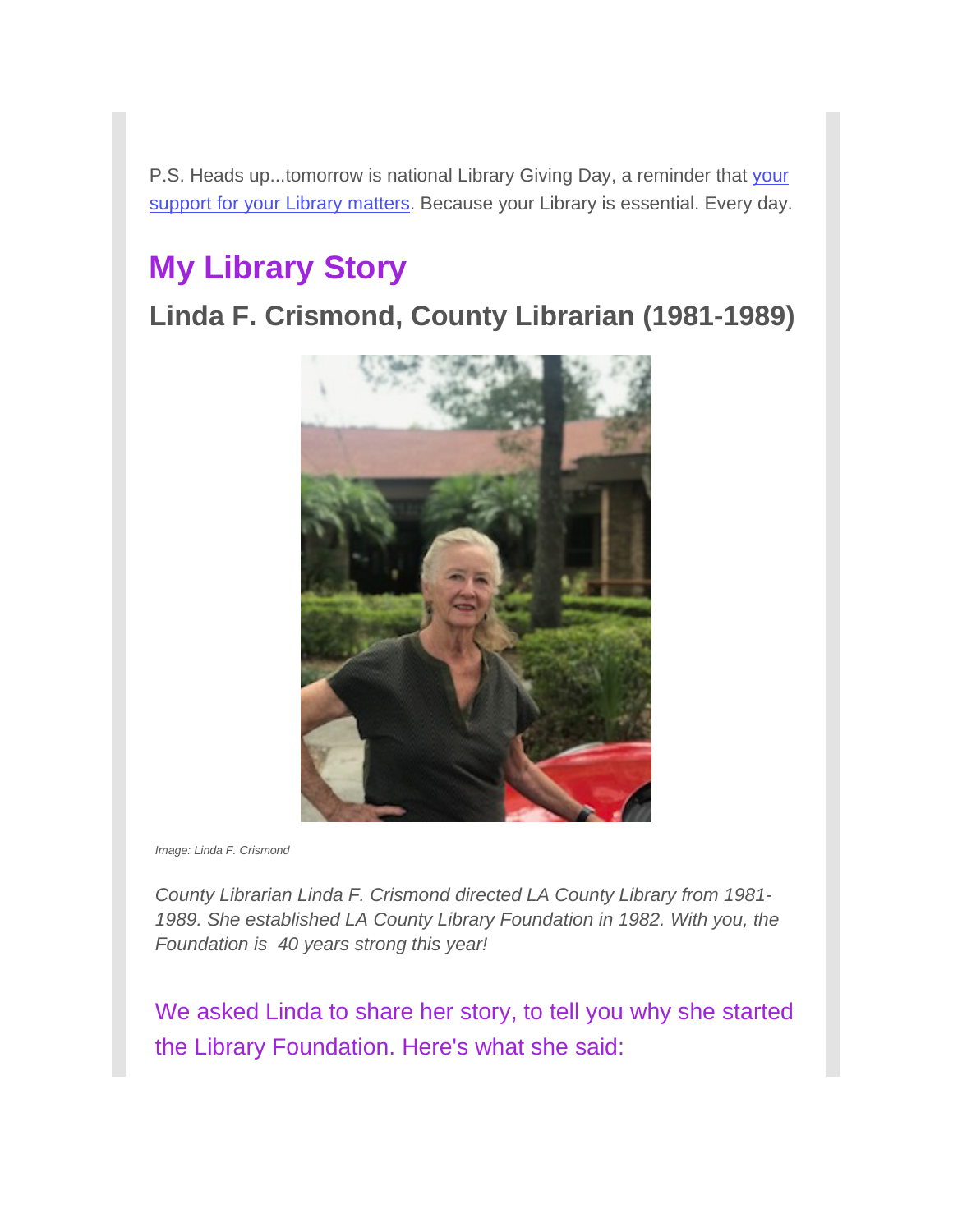" The Los Angeles County Public Library in the 1980's was undergoing a period of strong growth fueled by increased funding to support collection development, expanded staff training, and enhanced local programs. Every library was reaching record attendance numbers. There was a strong connection with the local communities through a network of over 50 Friends of the Library groups.

What seemed lacking was a system wide support group that would look at broader County Library needs. The Los Angeles County Public Library Foundation [today known as LA County Library Foundation] was created to support common system programs, to increase the visibility of the library in local media, and to reach out to state and national organizations that support local libraries.

Prominent leaders in business, media, and nonprofits were asked to be members of the Board. As the County Librarian, I was appointed as the first Chair of the Board. As a testament to the viability of the organization, it is still going strong after 40 years.

Being the director of the Library was a very rewarding time for me and was my favorite job over all of my library career. What made it so great was the commitment of the staff and the strong team spirit to provide the best service possible.

I received a surprise call last week from a former staff member. She and her friend were both community librarians in the 1980's. She wanted to thank me for the training and leadership skills they received and attributed them as the main factor in both becoming library directors.

I wish the Foundation continued success on its 40th birthday. "

What's your Library Story? [Please share.](mailto:acarroll@lacolibraryfoundation.org)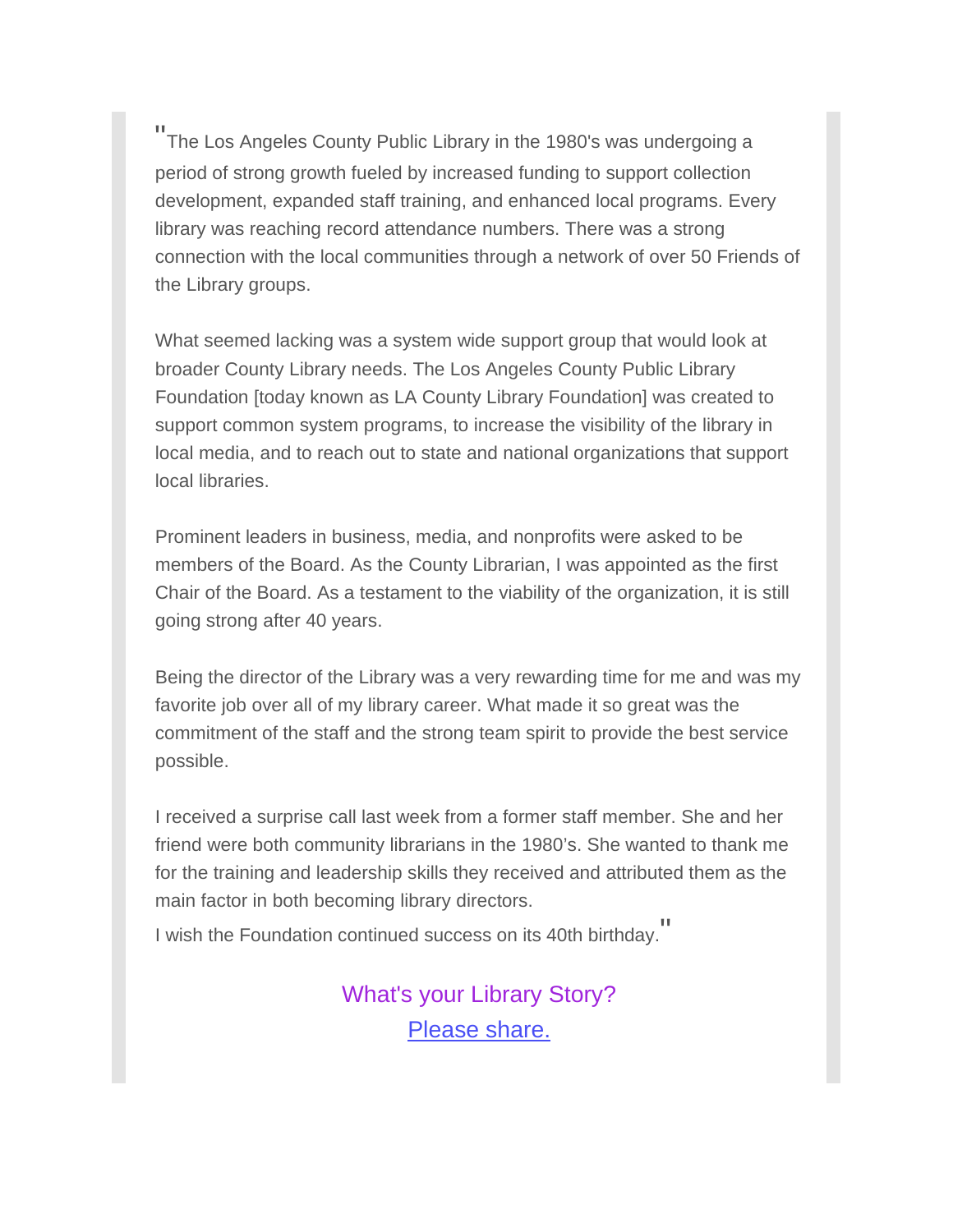

*Image: LA County Library/Digital Collections*

*Technology advanced quickly during the 1980's, and Linda ensured the Library was at the fore. During her tenure, the Library moved from a physical card catalog to a digital system.*

*Reflecting other advances in technology, the Library transitioned its collection from 16mm film to videocassettes, and from phonograph records to audio cassettes and compact discs.* 

*Forty years later, that drive for technological innovation continues -- with parking lot WiFi, laptop and hotspot loans, accessible devices for people with low vision, and a 24/7 digital library, with streaming movies and music, databases, and more. Thank you, Library Champion, for your support.*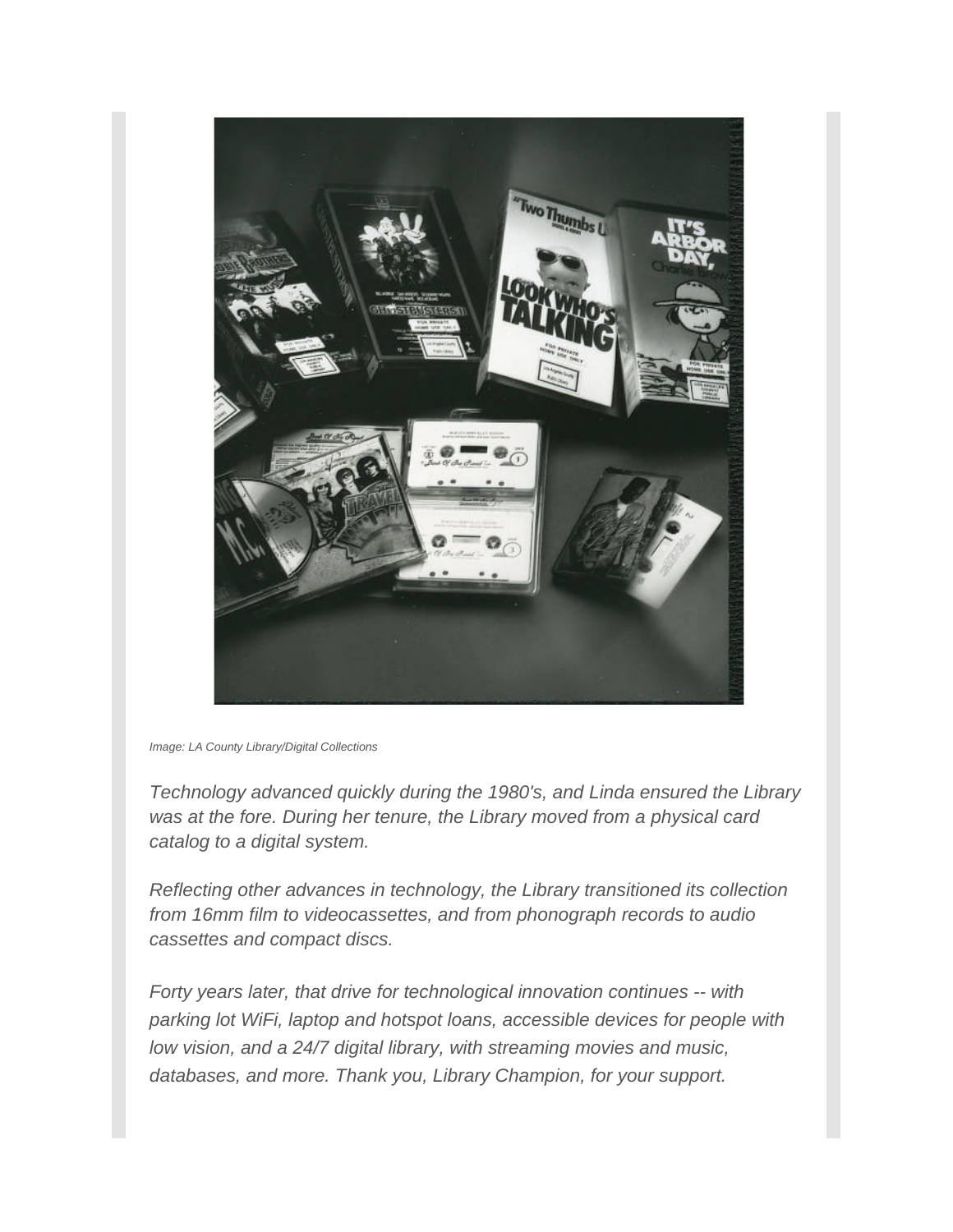

# **Virtual Field Trip**

## **LA County Library Foundation: 40 years strong**

Wow. Your LA County Library Foundation is 40 years strong this year. That's thanks to you and to literally thousands of your fellow Library Champions.

Former County Librarian Linda F. Crismond summed up the need for a Library Foundation in 1982 - helping support system wide needs the Library meets with resources for each of its 86 libraries and their unique communities.

Your generosity and commitment continue to add up - building a Library Foundation that raises funds and creates partnerships to support LA County Library and the millions of children, teens, and adults whose lives it enriches with free programs, services, and resources.

Your support last year made a positive impact on individuals and communities throughout LA County, and beyond.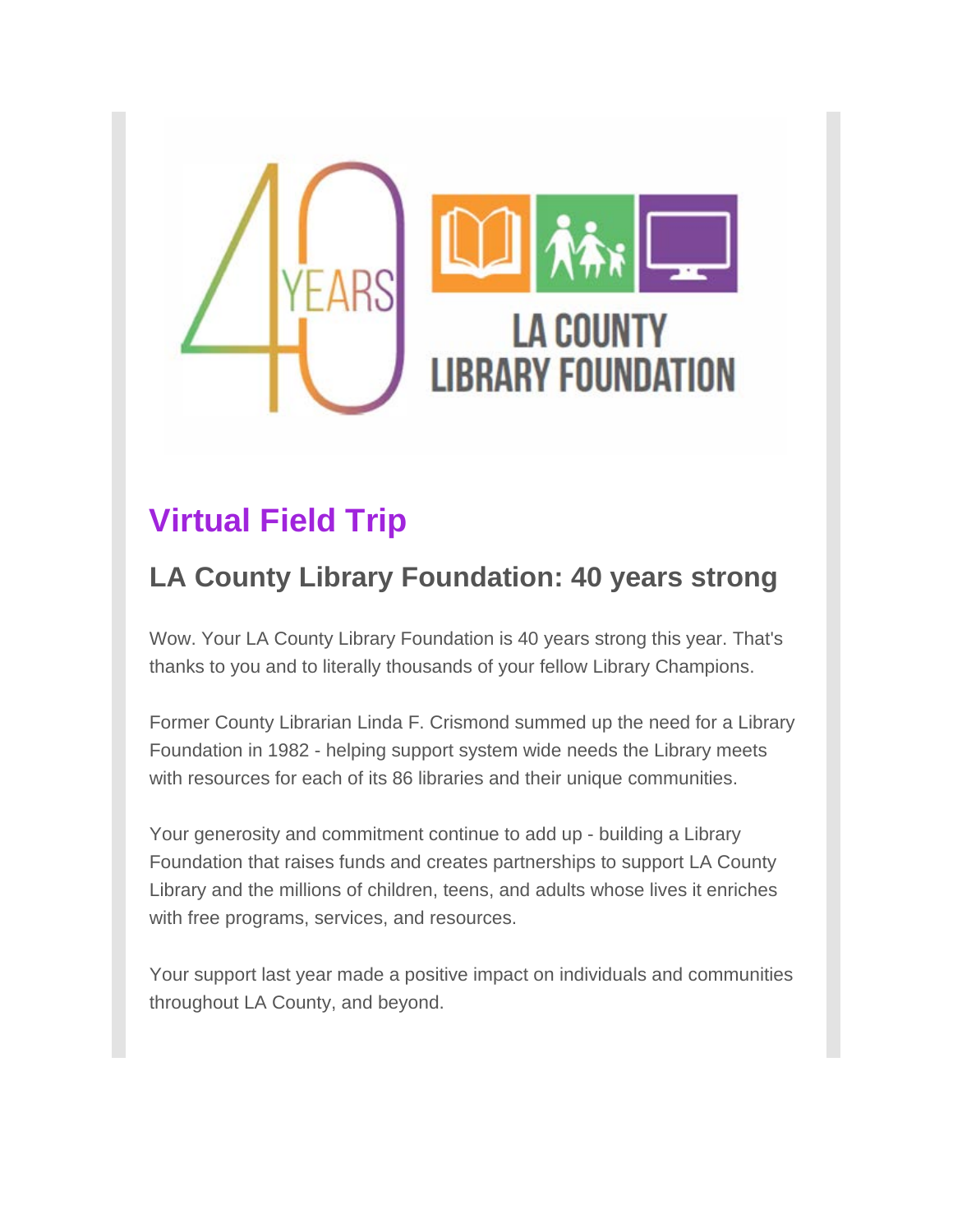I hope you'll enjoy the Foundation's [2021 Impact Report](https://u10167832.ct.sendgrid.net/ls/click?upn=QRIzs1JeZxD09Q8uNfKoYgtlnfwn0W5dDWwuF8fVaEGLIX7ZyVVqIOXyx-2FkgNDpFwkCpQ-2FpeBVSAqeJMLNuwcvctoma6Xhlxdm895a7SR4g-3DmoCy_OgeRVzrjAtbqJQqQEEVSo4Gp-2BNysYne6jOgSn1MatcRoV35XlA39-2B63CTN6JV7GBQVxJ2ZsHx2Ry0abDB-2BgdansmUiRN4vVU3oRECQsi1edZ2U379R6OLH22x7oZyFQ0ZvdoTFyV-2FGXKfKLpfs5YH-2BMiIin1aYd-2F-2FH1lqjSHpy-2Fa-2B44AAy8bFUl8b7-2BItuHXd75BxnJIf8XQe-2BDtLs4iUPH-2FLHoWzettrDsLwd-2Fr6WoQcm9PbutL640wR8w0Gj2rNo9-2FNvdodtVp6Yv4u7fCnU2n3m8fG0PX6iEoHt8IAAXznTrs21eV3lqxXOsUHH2qkAHGZICghGQJ1q5NTEm7t0TxPYSKa-2FmC3gmS3Tnc8Dsx41jy2cnooNxVAG-2B65ksl-2FnZLPYgIWRiFfvbxsUyIKFBHPtHrzNzLYEL1fB9GWg8-3D) - read about STEAM and arts programming, literacy and engagement, community building, and more. Areas your Foundation has focused on since its founding.

Most importantly, I hope you'll take joy in what you make possible with your generosity and commitment.

This year, with you, the Foundation will do even more. Here's just a taste of what's in store, and how your gift will help make an impact - to develop literacy, encourage lifelong learning, and strengthen individuals and communities.

- Getting kids, teens, and adults reading and engaged with their Library and other people
- Investigating careers in STEAM (Science, Technology, Engineering, Arts, and Math) for tweens and teens
- Building connections, with physical materials and digital programming
- Developing programs for young people on their journeys to adulthood
- Spurring creativity among students with the Library's Annual Bookmark **Contest**
- Strengthening cultural awareness and understanding through the Library's four Resource Centers

That's the tip of the iceberg. With you, your Library Foundation will do so much more.

As you can imagine, Library programs and resources cost a lot. And public dollars don't cover it all. That's why the Library Foundation started 40 years ago.

And that's why, today, you continue to make a difference, helping the Foundation raise private dollars and build deep rooted support to help fill that gap.

You love your Library and believe in its power to change lives and communities - making a more positive future for all of us.